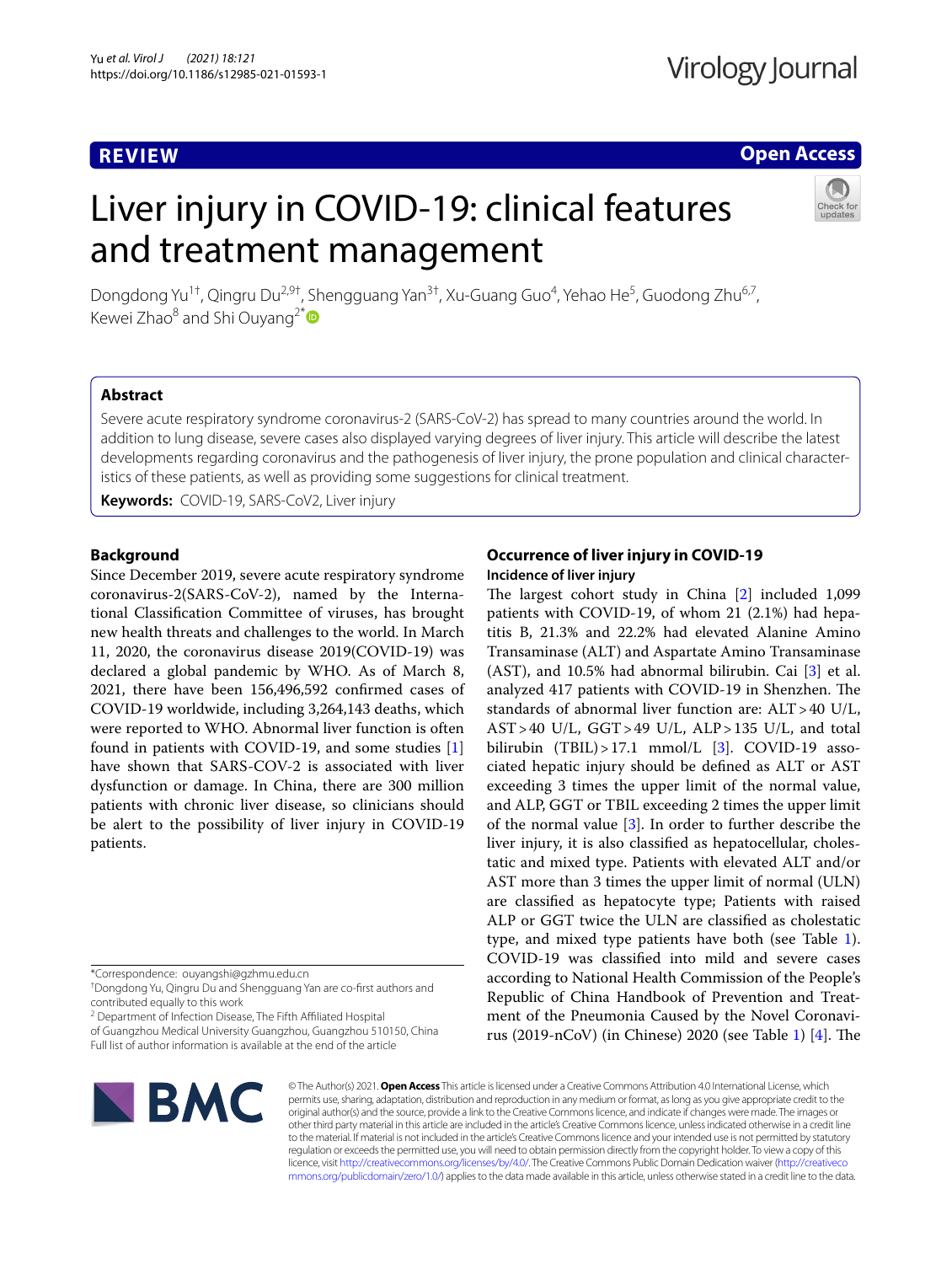<span id="page-1-0"></span>

| Table 1 The definition of some concepts in this paper |
|-------------------------------------------------------|
|-------------------------------------------------------|

| Classification               | <b>Definition</b>                                                                                                                                                       |
|------------------------------|-------------------------------------------------------------------------------------------------------------------------------------------------------------------------|
| Liver injury [3]             | ALT and/or AST over $3 \times$ ULN, ALP, GGT, and/or TBIL over $2 \times$ ULN                                                                                           |
| Hepatocellular [3]           | elevated ALT and/or AST more than $3 \times$ ULN                                                                                                                        |
| Cholestatic [3]              | elevated ALP or GGT over twice the ULN                                                                                                                                  |
| Mixed (Abnormality) [3]      | Both elevated ALT and/or AST more than $3 \times$ ULN, and elevated ALP or GGT over twice the ULN                                                                       |
| Cytokine Storm               | The inflammatory markers C-reactive protein (CRP), serum ferritin, LDH, D-dimer, IL-6 and IL-2 in<br>severe COVID-19 patients are significantly increased               |
| Mild cases of COVID-19 [4]   | patient can present as common symptoms: fever, dry cough, fatigue, headache, sore throat                                                                                |
| Severe cases of COVID-19 [4] | Patient who fits any one of the following condition:<br>1. Respiratory rate $\geq$ 30 breath/min<br>2. $SpO_2$ < 93%<br>$3.PaO2/FiO2 \le 300$ mmHg (1 mmHg = 0.133 kPa) |

study found that 41.0% and 5.0% of the 417 patients had abnormal liver function test and liver injury at admission. However after 2 weeks of hospitalization, patients with abnormal liver function tests and liver injury increased to 76.3% and 21.5% respectively. Bloom [[5\]](#page-7-4) also observed the same trend of liver biochemical reaction in patients with COVID-19. The ratio of patients with at least one abnormal liver biochemical index increased from 69 to 93%. It can be seen that the incidence of abnormal liver function test gradually increased with the extension of observation time. Previous studies reported that the proportion of elevated ALT was 9.6–37.6% [\[3](#page-7-2), [6–](#page-7-5)[9\]](#page-7-6), the proportion of elevated AST was 14.8–36% [\[3](#page-7-2), [6](#page-7-5)[–10](#page-7-7)], the proportion of abnormal GGT was 13.0–24.4% [\[3](#page-7-2), [6](#page-7-5)], and the proportion of abnormal total bilirubin was 5.1–18% [[2,](#page-7-1) [3](#page-7-2), [7,](#page-7-8) [9](#page-7-6)]. Generally speaking, incidence of abnormal liver function examination in hospitalized patients with COVID-19 ranges from 10.5 to 69% [[3,](#page-7-2) [5](#page-7-4), [11–](#page-7-9)[13](#page-7-10)]. Most studies have shown that abnormal liver function tests are mainly caused by elevated AST and ALT, and elevated

AST was more common than ALT. Compared with AST and ALT, elevated GGT and total bilirubin are less common.

## **Liver injury prone population**

A summary of the liver injury prone population is given in Table [2,](#page-1-1) which is discussed in detail below. Several studies have reported that the severe cases of COVID-19 were more likely to have severe liver injury compared to mild cases [\[2](#page-7-1), [13,](#page-7-10) [14\]](#page-7-11). Male patients were more likely to have liver function injury than female  $(P < 0.05)$  [\[7](#page-7-8)]. The analysis of 417 patients with COVID-19 in Shenzhen showed that the patients with abnormal liver function were older, had higher proportion of cough as the frst symptom, higher BMI, greater proportion of male, had not contacted with SARS-CoV-2, and had more of underlying liver diseases(all P<0.05) [[3\]](#page-7-2). Some studies showed that there was no signifcant diference in age, medication history and symptoms between the two groups [\[7](#page-7-8)]. A multicenter study in USA found that the proportion of

<span id="page-1-1"></span>

| Author                         | Liver injury prone population                                                                                                                                          |
|--------------------------------|------------------------------------------------------------------------------------------------------------------------------------------------------------------------|
| Guan [2], Mao [13], Henry [14] | Severe COVID-19 patients > Mild COVID-19 patients                                                                                                                      |
| Xie [7]                        | Male > Female:<br>The patients with severe lung disease;<br>But patients' age, previous medication history and symptoms without significant<br>difference $(P > 0.05)$ |
| Mao [13]                       | Hubei Province in China > other parts of China;<br>Severe COVID-19 Patients > Mild COVID-19 patients                                                                   |
| Cai [3]                        | Aged;<br>Initial symptoms is cough;<br>Higher BMI;<br>Male:<br>Patients with underlying liver diseases;                                                                |
| $Z$ hang $[6]$                 | The patients with severe lung disease                                                                                                                                  |
| Singh [15]                     | Patients with underlying liver diseases > Patients without underlying liver diseases                                                                                   |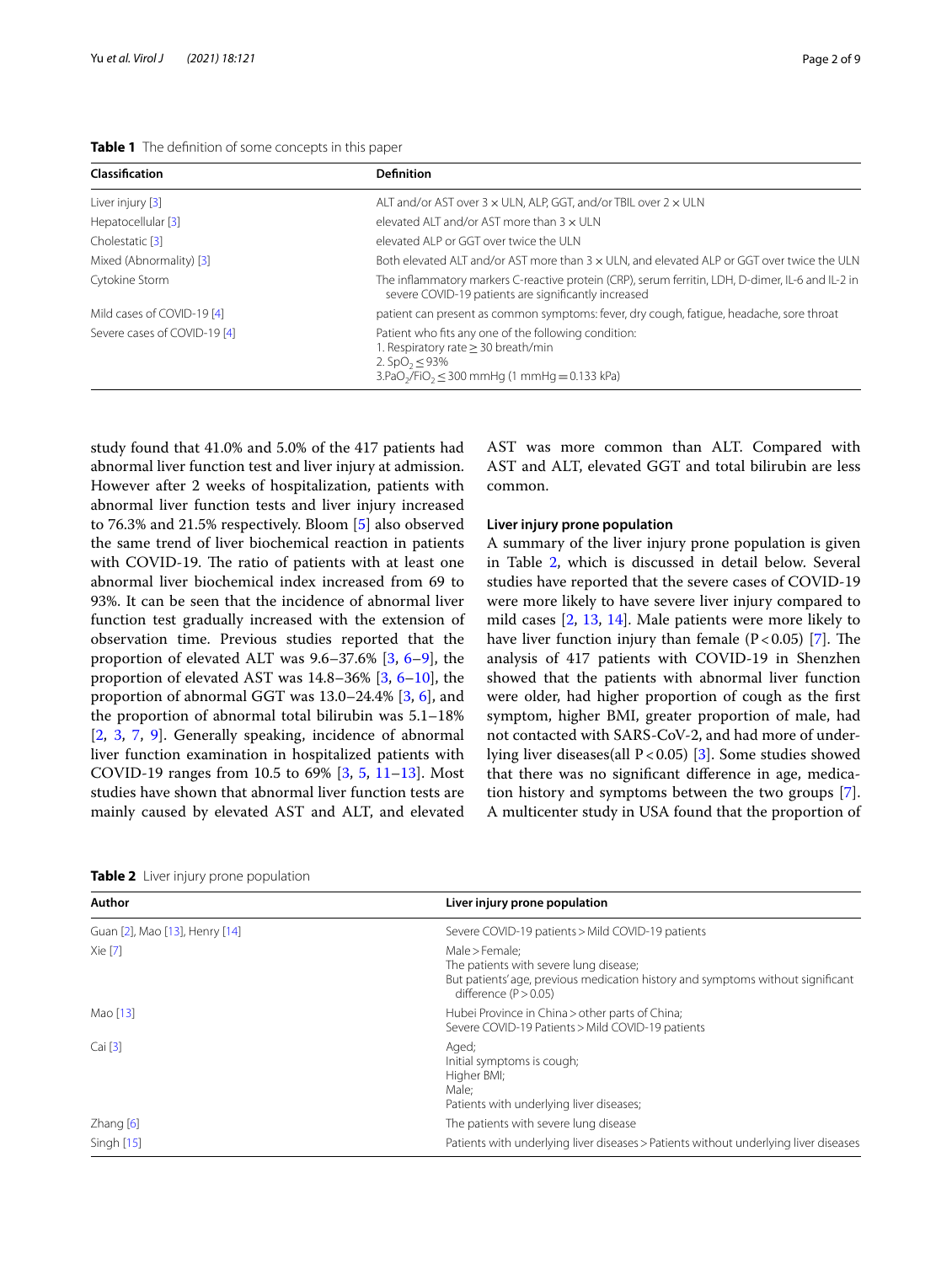AST was more than 3 times higher than the upper limit of normal value in patients with underlying liver diseases than that in patients without underlying liver diseases. Other indicators such as increased GGT were more common in patients with underlying liver diseases, indicating that patients with underlying liver diseases (fatty liver or nonalcoholic fatty liver disease) were more likely to have abnormal liver function test than patients without underlying liver diseases [\[15\]](#page-7-12). Logistic regression analysis showed that the degree of lung lesions on CT was a predictor of liver dysfunction  $(P<0.05)$ . Severe lung lesions were more likely to cause liver dysfunction [[6](#page-7-5)]. Another study [\[16\]](#page-7-13) showed that among the COVID-19 patients who received organ transplantation, the ICU admission rate was as high as 33.3%, and 20% of patients died. It can be seen that the death risk of liver and kidney transplantation patients is increased.

## **Possible mechanism of liver injury induced by COVID‑19**

Figure [1](#page-2-0) summarizes the possible mechanisms of liver injury, which will be discussed below.

#### **Direct damage**

Angiotensin-converting enzyme 2 (ACE2) is a key receptor of SARS-CoV-2 virus [\[17](#page-7-14)]. Xiaoqiang Chai et al. evaluated the cell-specifc expression of the ACE2 receptor in healthy liver tissues and found that ACE2 was expressed in 2.6% of hepatocytes and 59.7% of cholangiocytes, suggesting that liver injury may be caused by direct viral invasion  $[18]$  $[18]$  $[18]$ . A recent study by Wu et al. found that half of COVID-19-infected patients who had completely cleared respiratory tract infections had virus shedding in their fecal specimens up to 11 days after viral detection in respiratory tract samples became negative  $[19]$  $[19]$ . This

<span id="page-2-0"></span>

suggests that there may be viral replication in extrapulmonary sites (digestive tract, liver).

#### **Drug‑induced liver injury**

Drugs for COVID-19 may cause liver damage. Some of these drugs, including lopinavir/ritonavir, rececivir, chloroquine, tocilizumab, mitifovir and traditional Chinese medicine, may have hepatic toxicity in some patients [\[20](#page-7-17)]. Some researchers [[21\]](#page-7-18) analyzed 148 cases of COVID-19 confirmed in Shanghai. The results showed that there were no signifcant diference in the pre hospital medication between the patients with normal liver function and those with abnormal liver function. However, the utilization rate of lopinavir/ritonavir in patients with new liver injury after admission was signifcantly higher than that in patients with normal hepatic function. Therefore, offtarget drug actions may be one of the causes of COVID-19-related liver injury. It is suggested that monitoring the changes of liver function and timing of medication in patients with COVID-19 during hospitalization can better judge the causal relationship between drugs and liver injury.

#### **Cytokine Storm**

Immune mediated injury caused by severe infammatory reaction after COVID-19 infection can also cause liver injury  $[22]$  $[22]$ . The inflammatory markers C-reactive protein (CRP), serum ferritin, LDH, D-dimer, IL-6 and IL-2 in severe COVID-19 patients are signifcantly increased leading to a "cytokine storm" (see Table [1](#page-1-0)). Cytokine storm often leads to sudden deterioration of the patient's condition as the patient quickly enters the state of multiple organ failure, and the systemic infammation caused by it can lead to secondary liver injury [[23](#page-7-20)].

## **Aggravation of underlying liver diseases**

The prevalence of chronic liver disease in patients with COVID-19 was reported in previous studies, and the overall prevalence was 2–11% [\[12](#page-7-21), [24](#page-7-22)]. Studies have shown that obesity may aggravate the severity of COVID-19 patients. Patients with metabolically related fatty liver disease have additional metabolic risk factors, which may be associated with more severe disease phenotype [[25\]](#page-7-23). It is not known whether patients with underlying liver disease are more likely to be infected with COVID-19, but Da [\[26](#page-7-24)] and others predicted that patients with alcohol use disorder (AUD) and alcohol-related liver disease (ALD) may be one of the most afected populations. The main reasons are that these patients cannot meet with doctors regularly, hospital resources transfer, social isolation, resulting in psychological decompensation,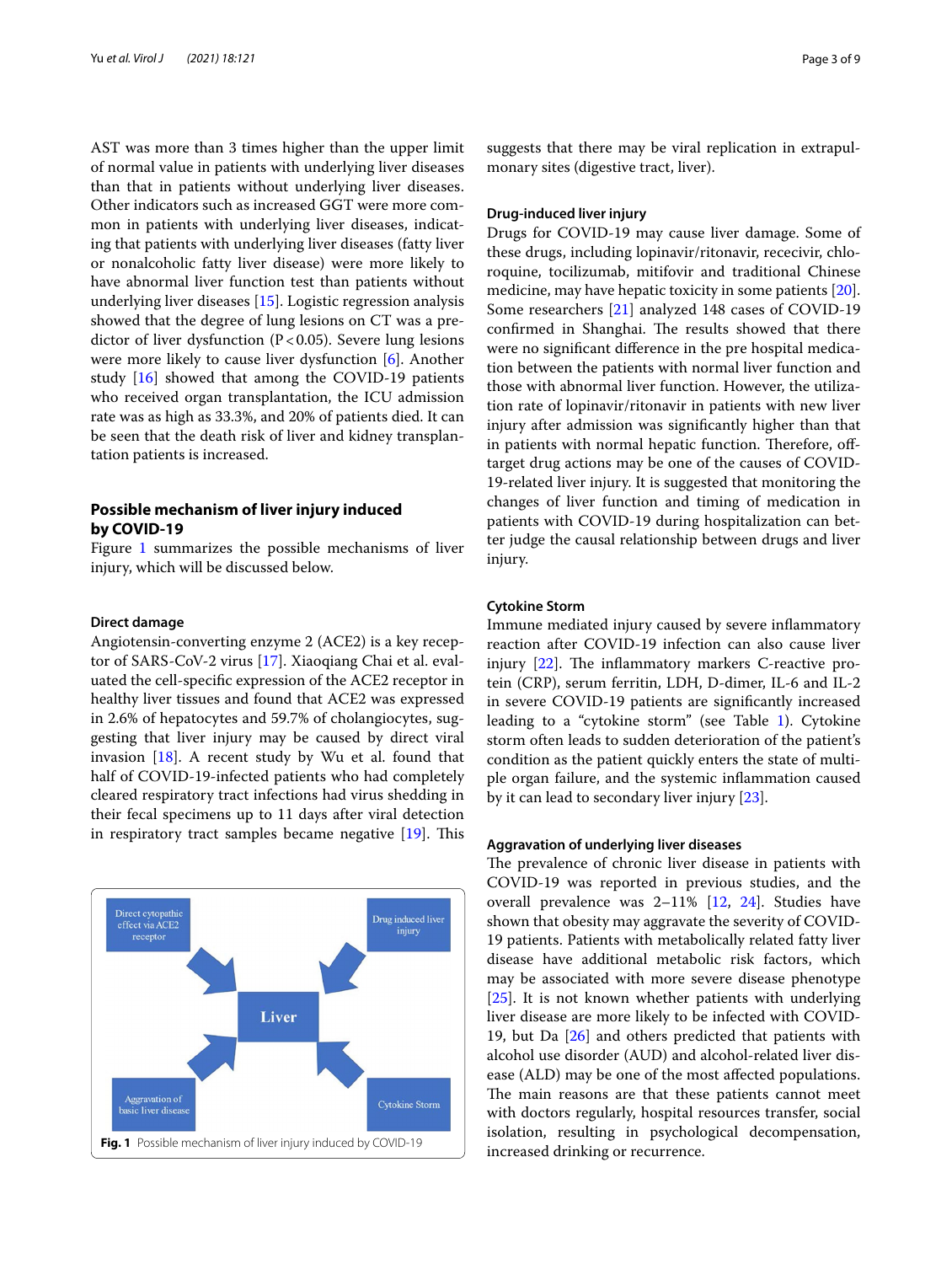In addition, the authors suggest that liver damage may be caused by viral reactivation of existing liver diseases. Patients with chronic liver diseases are more likely to suffer from COVID-19 related liver damage. Some biological drugs such as tocilizumab (IL-6 receptor blockade) and baricitinib (janus kinase inhibitor, might interrupt endocytosis of the virus and intracellular assembly of virus particles) may also cause HBV activation, leading to deterioration of liver function [\[20](#page-7-17)]. At present, the exact cause of liver injury in patients with COVID-19 is still unclear. However, it has been observed that the increase of liver enzymes in patients with COVID-19 is mostly mild and lasts for a short time. It is speculated that systemic infammatory reaction and drug-induced are more likely.

## **Clinical characteristics of liver injury in COVID‑19 patients**

#### **Pathophysiological characteristics**

Liver biopsy specimens from patients with COVID-19 showed moderate microvascular steatosis and mild lobular and portal vein activity [[27\]](#page-7-25). Autopsy results of a dead COVID-19 patient showed mild infltration of hepatic lobules, infltration of small lymphocytes, sinusoidal expansion of central lobule, and patchy necrosis [ $28$ ]. There was no obvious inflammatory cell infiltration around the portal vein and the terminal hepatic vein, which is basically consistent with the mode of acute liver injury.In other words, there is no cytoplasmic balloon like change, mallory glass like change, or extracellular fbrosis, and more serious histological changes such as obvious coagulation necrosis and severe cholestasis have not been seen [[29\]](#page-7-27).

## **The characteristics, degree and time trend of liver enzyme elevation in patients with liver injury**

The situation of patients with liver injury from dif-ferent studies are summarized in Table [3](#page-4-0). which are detailed explanations of them. Among the 41 hospitalized patients frst reported in Wuhan, China, 37% of them had elevated AST. The average levels of ALT, AST and total bilirubin were 32.0 (21.0–50.0) U/L, 34.0 (26.0– 48.0) U/L, and 11.7 (9.5–13.9) μmol/L [\[10\]](#page-7-7). According to the biochemical analysis of 99 patients with COVID-19 infection in Wuhan area by Chen [\[9](#page-7-6)], the average level of ALT was 39.0 (22.0–53.0) U/L, and the average level of AST was  $34.0$  (26.0–48.0) U/L. The average level of total bilirubin was 15.1 (7.3)  $\mu$ mol/L, and liver enzymes were only slightly increased. Zhang [\[6](#page-7-5)] and others analyzed 115 cases of COVID-19 patients in Wuhan, and found that ALT was increased in 11 cases, and only 1 case was higher than 150u/L. In addition, AST in 17 cases was increased in the range of 40–120 U/L; TBIL in 7 cases was increased in the range of 21–31.5 μmol/L; ALP in 6 cases was increased ito 120–300 U/L; GGT in 15 patients was increased, and GGT in 3 patients exceeded 142.5 U/L. Wang et al. reported that the levels of ALT (35 vs 23,  $P=0.007$ ) and AST (52 vs 29, P < 0.001) in ICU patients were signifcantly higher than those in non ICU patients [[30\]](#page-7-28). Filipe S. Cardoso reported the situation of liver injury in critically ill patients. During the 10 days of ICU observation, ALT and AST only slightly increased, and the highest value was no more than twice of the upper limit. However, with extended time, the increase of GGT became more and more obvious, reaching 3 times of the upper limit of normal value. The median peak value of GGT occurred 8 days after ICU admission. Generally speaking, liver injury was not serious, and late cholestasis was common [[31\]](#page-8-0). Similar results were observed by Cai [[3\]](#page-7-2). 417 patients with COVID-19 in Shenzhen were analyzed. It was found that most of the patients had abnormal liver test results within  $1-2 \times$  the upper limit of normal value, and only a few  $\left($  < 4%) patients had abnormal liver test results higher than  $2 \times$  the upper normal value. GGT increased more signifcantly than other indicators, 12.71% of patients had 1–2 times the normal upper limit value, 1.2% of patients had 2–3 times the normal upper limit value, 10 cases of 2.4% patients had more than 3 times the normal upper limit values. Li [\[8](#page-7-29)] and others observed 25 fatal cases in patients infected with COVID-19. Among these patients, the average levels of ALT and AST were 24 (16.5–46) U/L and 37 (29.5–57.5) U/L, and the liver function was only slightly abnormal, but almost all patients had lower albumin (32.8  $(28.6-36.0)$  µmol/L. Bloom [\[5](#page-7-4)] and others evaluated the change trend of ALT and AST with time in 60 patients with COVID-19, and found that the change trend of ALT and AST was basically the same. However with more time, it could slightly increase, reaching the peak on the 9th day of admission, and then decreasing slowly, with the increase range not more than  $40 \text{ U/L}$ . The comparison of the median of liver biochemical indexes between mild cases and severe cases at admission and at the peak of hospitalization is shown in Fig. [2](#page-5-0). As can be seen from Fig. [2,](#page-5-0) in mild cases, the median changes of AST and ALT during admission and peak hospitalization were relatively small. In severe cases, AST and ALT at the peak of hospitalization were higher than those at admission. In addition, a retrospective analysis found that the percentage of mild cases in patients with elevated ALT and AST was 12.6%, while the percentage of severe cases was 46.2%. During the treatment period, 19% of the patients had elevated liver function parameters, but most of the patients had only mild and isolated elevation of ALT and AST, and most of the patients had normal liver indexes at discharge. However, patients with severe disease were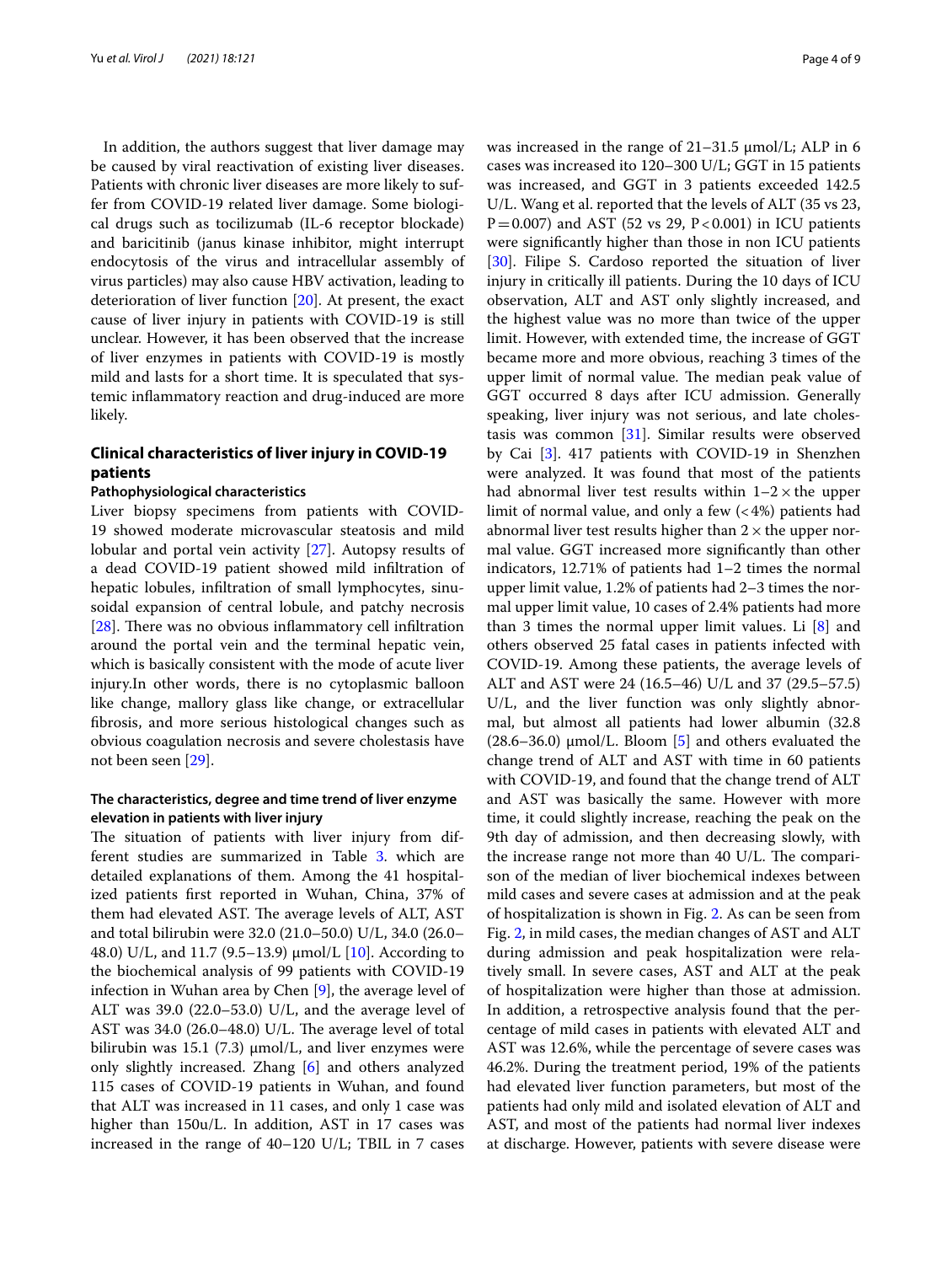<span id="page-4-0"></span>

| י<br>ייי וויר  |
|----------------|
|                |
| ັດ             |
| $\bar{5}$<br>ā |
| ں<br>م<br>ز    |
| m<br>٦         |
| Ų              |
| ı              |

|            | Table 3 Notes on liver injury                           |                                                                                                                                 |                                                                                                                                                                         |                                                                                                                                                                                                                      |
|------------|---------------------------------------------------------|---------------------------------------------------------------------------------------------------------------------------------|-------------------------------------------------------------------------------------------------------------------------------------------------------------------------|----------------------------------------------------------------------------------------------------------------------------------------------------------------------------------------------------------------------|
| Author     | Patient                                                 | Abnormal liver biochemical indexes Liver injury note                                                                            |                                                                                                                                                                         | Time trend of liver enzyme elevation                                                                                                                                                                                 |
| Huang [10] | $\stackrel{\textstyle{+}}{\textstyle{+}}$               | FBIL: 11.7 (9.5-13.9) µmol/L<br>$\leq$<br><b>NU</b><br>ALT: 32.0 (21.0-50.0)<br>AST: 34.0 (26.0-48.0)                           | indexes between severe patients and mild patients (all<br>There were significant differences in liver biochemical<br>P < 0.05                                           | Not mentioned                                                                                                                                                                                                        |
| Chen [9]   | 99                                                      | S<br>$\geq$<br>TBIL: 15.1 (7.3) µmol/L<br>ALT: 39.0 (22.0-53.0)<br>AST: 34.0 (26.0-48.0)                                        | Most patients had mild liver dysfunction                                                                                                                                | Liver enzymes increased slightly                                                                                                                                                                                     |
| Zhang [6]  | $\frac{5}{1}$                                           | TBIL: 11.31 (5-21) µmol/L<br>ALT: 25.71 (9-50) U/L<br>AST: 28.30 (15-40) U/L                                                    | Slight abnormality of liver function; There were significant<br>differences in liver biochemical indexes between severe<br>patients and mild patients (all $P < 0.05$ ) | The changes of ALT, AST and TBIL in ICU patients were not<br>significant with time (P > 0.05)                                                                                                                        |
| Bloom [5]  | 80                                                      | ALT: 39 (15.0-63.0) U/L<br>TBIL: 0.9 ± 2.2 µmol/L<br>AST: 55 (18-92) U/L                                                        | It has been proved that patients with severe COVID-19<br>have higher biochemical levels of liver                                                                        | decreased slowly, and the increase was not more than<br>With the extension of time, there was a slight increase,<br>which reached the peak on the ninth day, and then<br>ALT and AST showed the same trend<br>40 U/L |
| Wang [30]  | 138                                                     | 1/lom<br>TBIL: 9.8 (8.4-14.1) µr<br>ALT: 24 (16-40) U/L<br>AST: 31 (24-51) U/L                                                  | The levels of ALT and AST in ICU patients were signifi-<br>cantly higher than those not in ICU patients                                                                 | Not mentioned                                                                                                                                                                                                        |
|            | Cardoso [31] 20 (critically ill patients) Not mentioned |                                                                                                                                 | Liver injury is common, but usually transient and not<br>severe. However, cholestasis is obvious                                                                        | GGT increased more and more obviously, reaching 3 x ULN<br>ALT and AST only increased slightly(10d in ICU), and the<br>highest<2 x ULN                                                                               |
| Cai [3]    | 417                                                     | AST: 26.5 (21–35) U/L<br>TBIL: 10.9 (8.3–16.3) µmol/L<br>ALT: 21 (15-31) U/L                                                    | AST, ALT and GGT were higher in severe patients                                                                                                                         | The increase of ALT and GGT was common, but the fre-<br>quency of AST and TBIL was slightly lower                                                                                                                    |
| Xu [8]     | 25 (death)                                              | AST: 37 (29.5-57.5) U/L<br>ALT: 24 (16.5-46) U/L                                                                                | Slight abnormality of liver function                                                                                                                                    | Not mentioned                                                                                                                                                                                                        |
| Wang [32]  | 105                                                     | $[B L: 10.2 (7.4, 12.9) \mu m o/L (N = 50)$<br>$U/L$ (N = 105)<br>U/L (N=50)<br>ALT: 23.5 (14.0-36.0)<br>AST: 24.2 (19.7, 34.8) | Severe COVID-19 patients are more likely to have liver<br>dysfunction                                                                                                   | or isolated elevation, and most of them were normal after<br>During the treatment, most of the patients only had mild<br>discharge                                                                                   |
|            |                                                         |                                                                                                                                 |                                                                                                                                                                         |                                                                                                                                                                                                                      |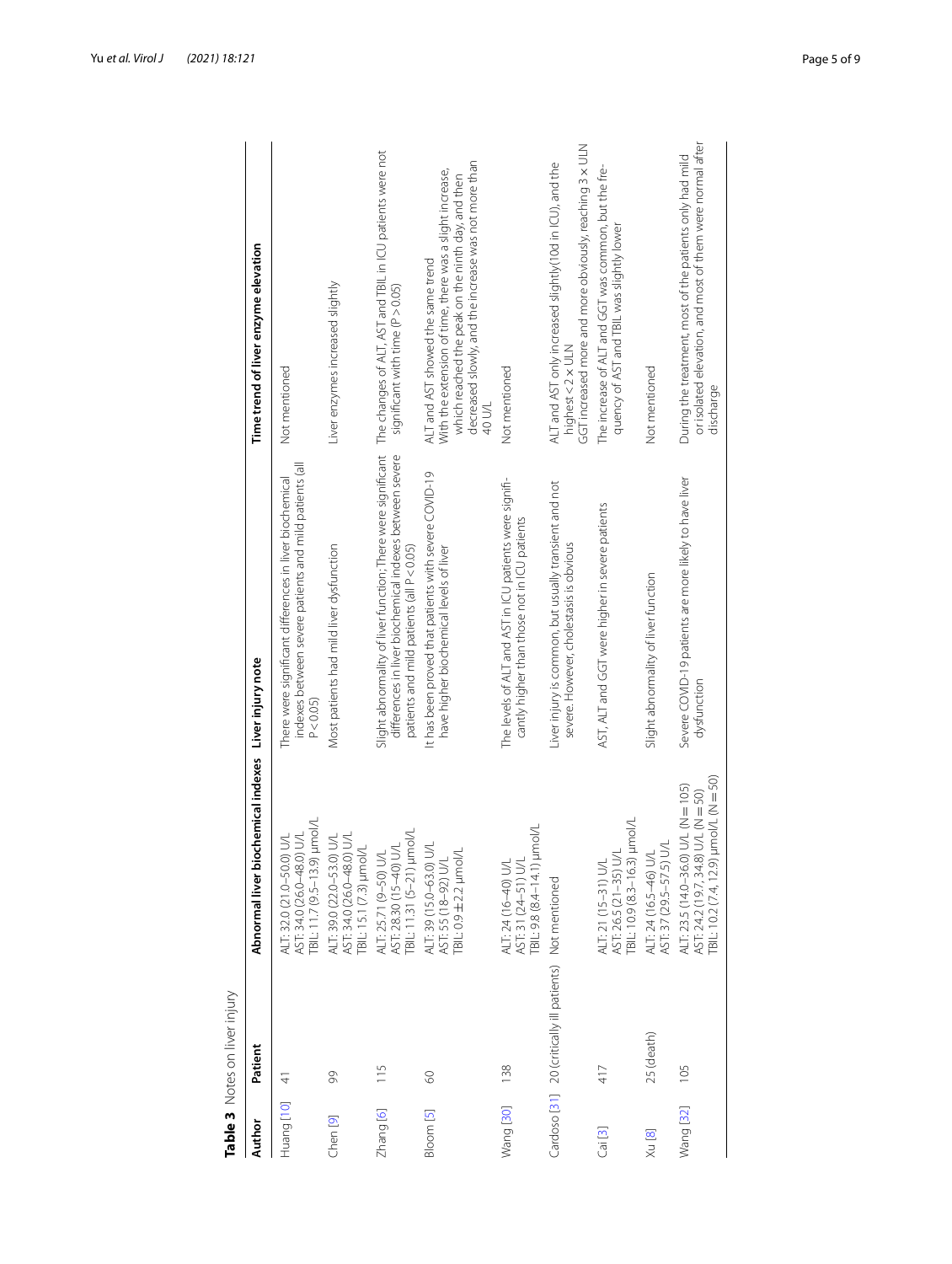

<span id="page-5-0"></span>more likely to have abnormal liver function [\[32](#page-8-1)]. Generally speaking [\[12](#page-7-21)], in mild cases of COVID-19, the increase of liver enzymes is usually mild, and severe liver damage is rare, lasting for a short time. Liver damage is usually transient and can be returned to normal without any special treatment. However, when severe liver damage occurs, hepatoprotective drugs are usually given to such patient, such as L-ornithine-L-aspartate [[33](#page-8-2)].

## **Efect of liver injury on prognosis of patients with COVID‑19**

The meta-analysis conducted by Henry  $[14]$  $[14]$  and others tried to fnd the blood, biochemical and immune biomarkers related to the severity and mortality of COVID-19. The results showed that the biomarkers of infammation, myocardial injury, liver and kidney function and coagulation function in severe and critical patients were signifcantly higher than those in nonsevere patients. It was suggested that liver injury may be related to severe COVID-19 infection. A retrospective analysis was conducted to compare the clinical characteristics of patients with and without liver function injury. The results showed that compared with patients without liver injury, the hospitalization time of patients with liver injury was significantly longer  $(P < 0.05)$  [\[7](#page-7-8)]. A multicenter retrospective cohort study found that abnormal AST was the most associated with the risk of death in patients with COVID-19 compared with other indicators of liver injury during hospitalization (HR 4.81–14.87, P<0.001) [[34](#page-8-3)]. In a multicenter study conducted by Singh [[15\]](#page-7-12), 2780 patients with COVID-19 were included. After adjusting for age, BMI, complications and other factors,

patients with underlying liver disease had higher mortality (12% vs 4%, RR 3.0, 95% CI 1.5–6.0) and hospitalization rate (48% vs 36%, RR 1.3 (1.1,1.6). Compared to patients without NAFLD, patients with NAFLD had a higher risk of disease progression [6.6% (5/126) vs 44.7%  $(34/76)$ , P < 0.001] [[35](#page-8-4)]. However, Bolin Wang et al. conducted a meta-analysis on 1558 patients with COVID-19 and found that hypertension, diabetes mellitus, COPD, cardiovascular disease and cerebrovascular disease were the main risk factors for the severity of COVID-19 patients, while there was no correlation between liver disease, malignant tumor or kidney disease and disease severity  $[36]$  $[36]$ . The prediction model established by Gong [[37\]](#page-8-6) and others showed that elderly patients, high serum LDH, C-reactive protein, coefficient of variation of red blood cell distribution width, blood urea nitrogen, direct bilirubin and low albumin were associated with severe COVID-19 infection (AUC 0.912, 95% CI 0.846–0.978), sensitivity: 85.71%, specificity: 87.58%. Similarly, Huang [[38\]](#page-8-7) found that hypoalbuminemia can predict the prognosis of COVID-19 and is not related to age and complications. Multivariate regression analysis showed that hypoalbuminemia was an independent risk factor for death (OR 6.394, 95% CI 1.315–31.092). Systematic review with meta-analysis showed that the increase of liver biochemistry during the frst visit or illness is an important indicator of the severity of the disease. Low serum albumin indicates that this is a serious disease. The severity of elevated liver enzyme markers determines the outcome of COVID-19 [\[39](#page-8-8)]. Surprisingly, the incidence of liver injury is as high as 58–78% in the death cases of COVID-19 [[40](#page-8-9), [41\]](#page-8-10). In conclusion, there are many factors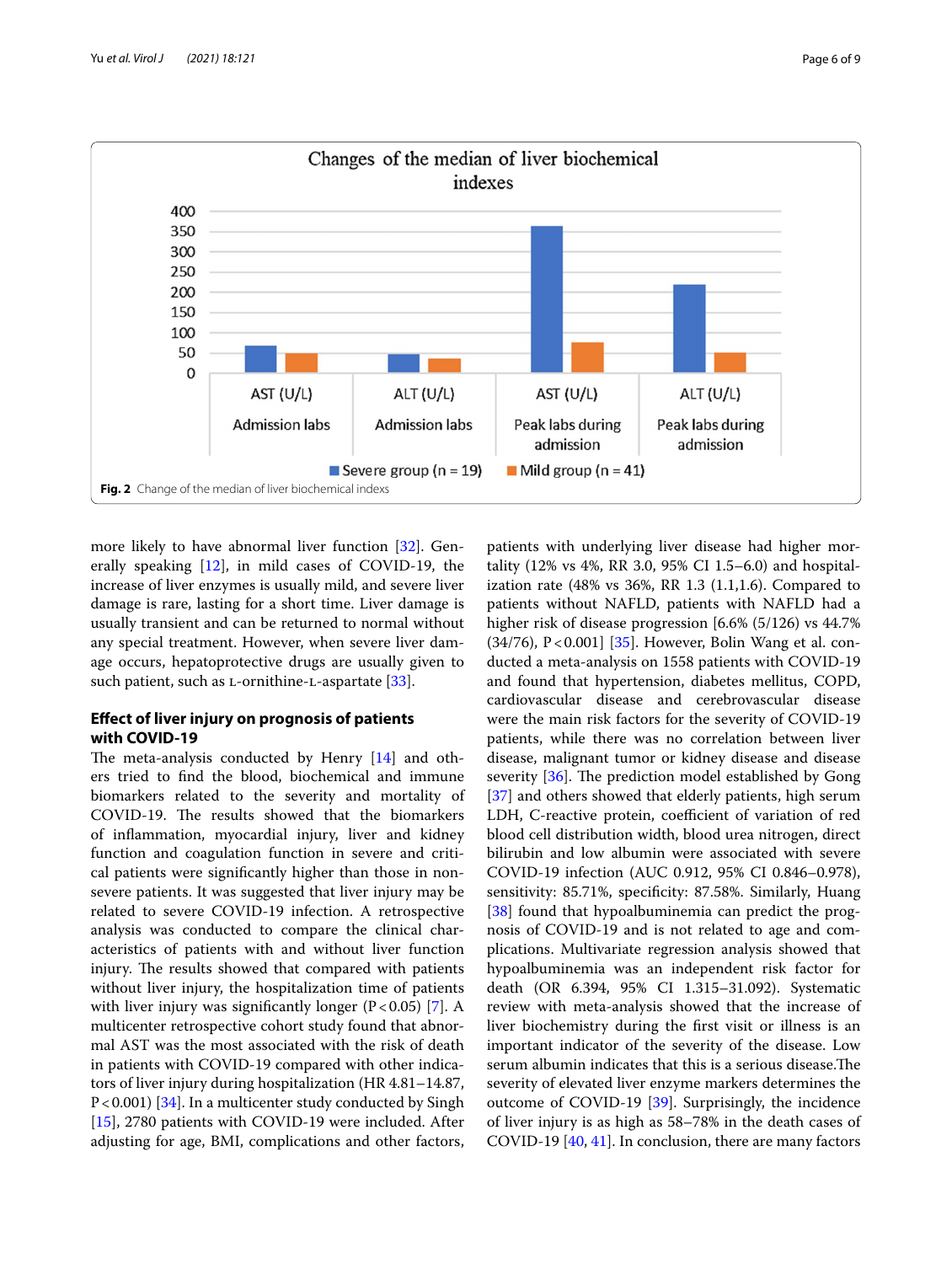for poor prognosis of liver injury, which may be related to age (>60 years old), severe COVID-19, basic diseases (hypertension, diabetes, cardiovascular disease, underlying liver diseases, etc.) and other related factors. If liver injury is combined with these factors, the patients may have a poor prognosis. Therefore, for spatients with severe COVID-19, require more in-depth monitoring or individualized treatment especially in elderly patients with underlying diseases or other complications.

#### **Management and treatment of liver injury**

Studies have suggested that all COVID-19 patients should be regularly monitored for liver biochemical indicators. So far, data on the safety of drugs used to treat COVID-19 patients with liver injury are still missing, and treatment is mostly based on experience [[20\]](#page-7-17). In a consensus statement of the American Association for the Study of Liver Diseases (AASLD) expert panel, it was stated that (1) etiologies unrelated to COVID-19, including other viruses such as hepatitis A, hepatitis B and hepatitis C, should be considered when evaluating patients with COVID-19 and elevated liver biochemical reactions. (2) Considering other causes of elevated liver biochemical responses, including myositis (especially glutamic oxalacetic transaminase>ALT), cardiac injury, ischemia, and cytokine release syndrome. (3) AST or ALT lev $els > 5 \times ULN$  may result in the exclusion of such patients in some drug studies, but abnormal liver biochemical reactions should not be contraindicated in studies of COVID-19 or in super-indication treatments (e.g., Redsivir, Toxicizumab, chloroquine, hydroxychloroquine). (4) All hospitalized patients with COVID-19, especially those treated with redesivir or tocilizumab, should be regularly monitored for liver biochemical indicators regardless of baseline values. (5) In patients with autoimmune hepatitis or liver transplantation, patients with elevated COVID-19 activity and liver biochemical reactions should not be considered to have sudden onset of disease or acute cellular rejection without biopsy confrmation. (6) Patients with cirrhosis, autoimmune hepatitis treated with immunosuppressive drugs, and post-transplant patients receiving immunosuppressive therapy should be considered at increased risk for severe COVID-19 and should be prioritized for testing [[42](#page-8-11)]. Other recommendations include that ongoing HBV and HCV antiviral therapy should be continued, but initiation of antiviral therapy in HCV patients may need to be delayed. Nonemergency patients may postpone liver ultrasonography or liver biopsy. Strict treatment indications should be followed when immunosuppressive agents are initiated in patients with liver disease, such as autoimmune hepatitis [AIH] or graft rejection. Immunosuppressants should be continued in patients with AIH or transplantation.

In addition, over the course of the pandemic, it is worth mentioning that liver transplantation (LT) patients should need special clinical management. Most institutions suggest that LT patients should delay the operation, except for critically ill patients [[43\]](#page-8-12). Currently, there are insufficient data to show the relationship between immunosuppressive therapy and COVID-19 in LT recipients. However, here are two diferent opinions. From the perspective of the Beijing liver transplantation working group [\[44](#page-8-13)], LT recipients with mild or no infection with SARS-CoV-2 should continue to receive immunosuppressive therapy, but LT recipients with moderate to severe infection with SARS-CoV-2 should be given a reduced calcineurin inhibitor treatment dosage. Also, in order to reduce the severity of pneumonia, LT patientsinfected with COVID-19 should be given short-term steroid therapy. On the contrary, the position statement in EASL-ESCMID recommended [\[43](#page-8-12)] that the dose of immunosuppressant drugs can be adjusted according to antiviral treatment regimens, because it is likely that the drugs in both regimens will interact with each other. During the pandemic, for patients undergoing liver transplantation, SARS-CoV-2 should be detected to prevent infection.

#### **Conclusion**

In conclusion, in COVID-19 disease, elevated liver enzymes are usually mild and generally recover without treatment. In clinical practice, we need to distinguish whether the onset of abnormal liver function occurs at diagnosis or during treatment.

#### **Abbreviations**

ALT: Alanine amino transaminase; AST: Aspartate amino transaminase; TBIL: Total bilirubin; GGT: γ-Glutamyl transpeptidase; ACE2: Angiotensin-converting enzyme 2; CoV: Coronaviruses; COVID-19: Coronavirus disease 2019; ICU: Intensive care unit; SARS-CoV-2: Severe Acute Respiratory Syndrome Coronavirus-2; USA: United States of America; WHO: World Health Organization; ULN: Upper limits of normal; HBV: Hepatitis B virus; HCV: Hepatitis C virus; LT: Liver transplantation; AIH: Autoimmune hepatitis.

#### **Acknowledgements**

Not applicable.

#### **Authors' contributions**

Dongdong Yu, Shengguang Yan, Xu Guang Guo, Yehao he, Guodong Zhu, Kewei Zhao and Shi Ouyang proposed the research idea and participated in its design. Dongdong Yu, Qingru Du, Shengguang Yan drafted the manuscript, translated it into English and contributed to the acquisition and interpretation of data together. Shi Ouyang provided critical review and substantially revised the manuscript. All authors read and approved the fnal manuscript.

#### **Funding**

This work was supported by the National Natural Science Foundation of China (Grant No. 81803884) and the scientific research project of Guangdong Provincial Bureau of traditional Chinese Medicine (20191215).

#### **Availability of data and materials**

Not applicable.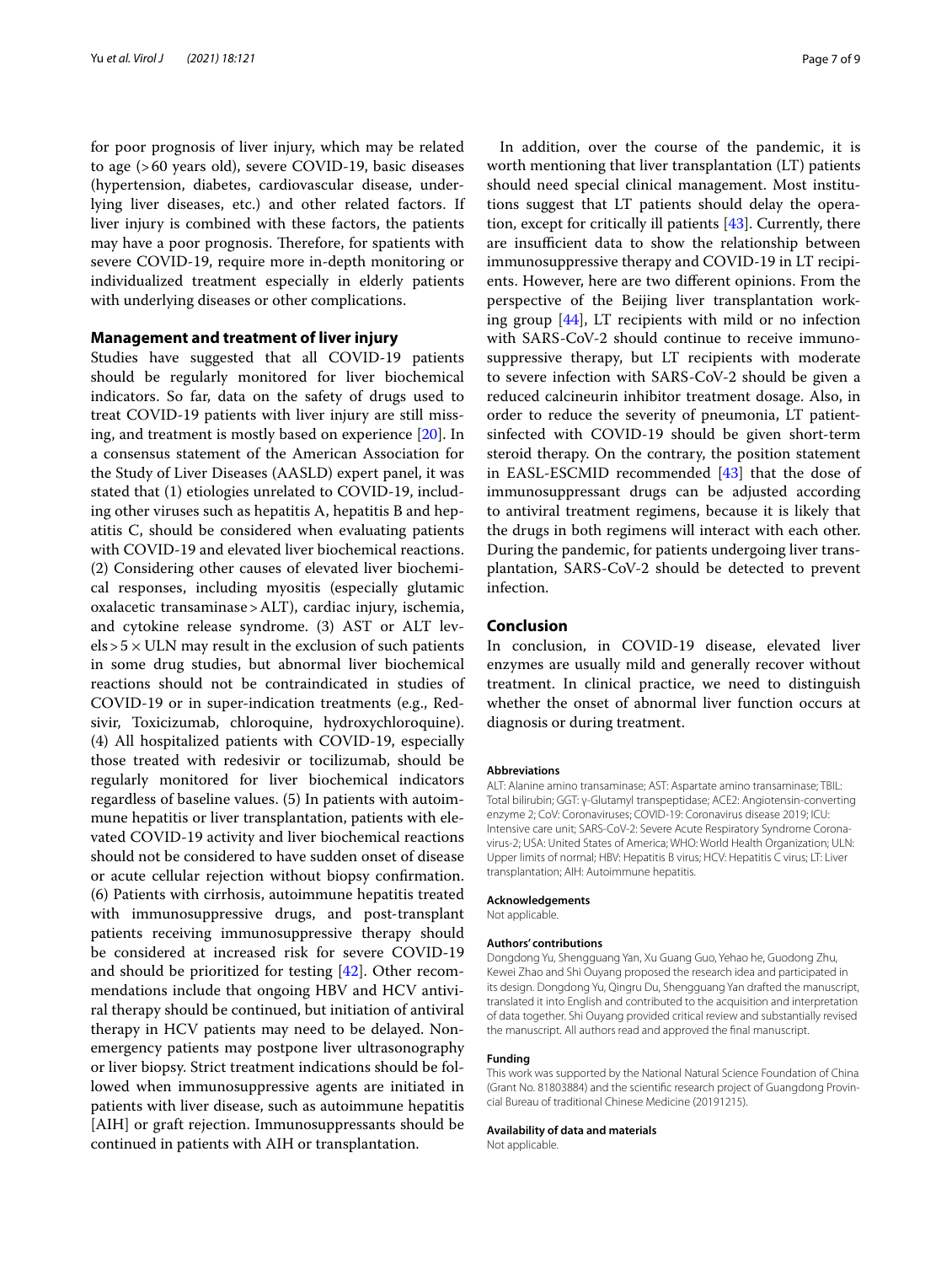### **Declarations**

**Ethics approval and consent to participate** Not applicable.

#### **Consent to publication**

All authors approved the manuscript for publication.

#### **Competing interests**

The authors declare that they have no competing interests.

#### **Author details**

<sup>1</sup> Department of Traditional Chinese Medicine, The Fifth Affiliated Hospital of Guangzhou Medical University, Guangzhou 510150, China. <sup>2</sup>Department of Infection Disease, The Fifth Affiliated Hospital of Guangzhou Medical University Guangzhou, Guangzhou 510150, China. <sup>3</sup>School of Public Health, North China University of Science and Technology, Tangshan 063210, Hebei, China. 4 Department of Clinical Laboratory Medicine, The Third Afliated Hospital of Guangzhou Medical University, Guangzhou 510150, China. <sup>5</sup>Department of Clinical Laboratory Medicine, The Fifth Affiliated Hospital of Guangzhou Medical University, Guangzhou 510150, China. <sup>6</sup>Departments of Geriatrics and Oncology, Guangzhou First People's Hospital, Guangzhou 510180, China. 7 <sup>7</sup>School of Medicine, South China University of Technology, Guangzhou, Guangdong, China. <sup>8</sup>The Third Affiliated Hospital of Guangzhou University of Chinese Medicine, Guangzhou 510378, Guangdong, China. <sup>9</sup>Department of Preventive Medicine, School of Public Health, Guangzhou Medical University, Guangzhou 510150, China.

# Received: 12 December 2020 Accepted: 2 June 2021

#### **References**

- <span id="page-7-0"></span>Li G, Fan Y, Lai Y, Han T, Li Z, Zhou P, Pan P, Wang W, Hu D, Liu X, Zhang Q, Wu J. Coronavirus infections and immune responses. J Med Virol. 2020;92(4):424–32.
- <span id="page-7-1"></span>2. Guan WJ, Ni ZY, Hu Y, Liang WH, Ou CQ, He JX, Liu L, Shan H, Lei CL, Hui DSC, Du B, Li LJ, Zeng G, Yuen KY, Chen RC, Tang CL, Wang T, Chen PY, Xiang J, Li SY, Wang JL, Liang ZJ, Peng YX, Wei L, Liu Y, Hu YH, Peng P, Wang JM, Liu JY, Chen Z, Li G, Zheng ZJ, Qiu SQ, Luo J, Ye CJ, Zhu SY, Zhong NS. Clinical characteristics of coronavirus disease 2019 in China. N Engl J Med. 2020;382(18):1708–20.
- <span id="page-7-2"></span>3. Cai Q, Huang D, Yu H, Zhu Z, Xia Z, Su Y, Li Z, Zhou G, Gou J, Qu J, Sun Y, Liu Y, He Q, Chen J, Liu L, Xu L. COVID-19: abnormal liver function tests. J Hepatol. 2020;73(3):566–74.
- <span id="page-7-3"></span>4. Handbook of prevention and treatment of the pneumonia caused by the novel coronavirus (2019-nCoV).
- <span id="page-7-4"></span>5. Bloom PP, Meyerowitz EA, Reinus Z, Daidone M, Gustafson J, Kim AY, Schaefer E, Chung RT. Liver biochemistries in hospitalized patients with COVID-19. Hepatology (Baltimore, Md). 2020;73:890–900.
- <span id="page-7-5"></span>6. Zhang Y, Zheng L, Liu L, Zhao M, Xiao J, Zhao Q. Liver impairment in COVID-19 patients: a retrospective analysis of 115 cases from a single centre in Wuhan city, China. Liver Int. 2020;40(9):2095–103.
- <span id="page-7-8"></span>7. Xie H, Zhao J, Lian N, Lin S, Xie Q, Zhuo H. Clinical characteristics of non-ICU hospitalized patients with coronavirus disease 2019 and liver injury: a retrospective study. Liver Int. 2020;40(6):1321–6.
- <span id="page-7-29"></span>8. Hao GR, Li JK, Li S, Li KB, Zhang ZH, Li HE. Quantitative assessment of non-point source pollution load of PN/PP based on RUSLE model: a case study in Beiluo River Basin in China. Environ Sci Pollut Res Int. 2020;27(27):33975–89.
- <span id="page-7-6"></span>9. Chen N, Zhou M, Dong X, Qu J, Gong F, Han Y, Qiu Y, Wang J, Liu Y, Wei Y, Xia J, Yu T, Zhang X, Zhang L. Epidemiological and clinical characteristics of 99 cases of 2019 novel coronavirus pneumonia in Wuhan, China: a descriptive study. Lancet (London, England). 2020;395(10223):507–13.
- <span id="page-7-7"></span>10. Huang C, Wang Y, Li X, Ren L, Zhao J, Hu Y, Zhang L, Fan G, Xu J, Gu X, Cheng Z, Yu T, Xia J, Wei Y, Wu W, Xie X, Yin W, Li H, Liu M, Xiao Y, Gao H, Guo L, Xie J, Wang G, Jiang R, Gao Z, Jin Q, Wang J, Cao B. Clinical features of patients infected with 2019 novel coronavirus in Wuhan, China. Lancet (London, England). 2020;395(10223):497–506.
- <span id="page-7-9"></span>11. Zhu J, Ji P, Pang J, Zhong Z, Li H, He C, Zhang J, Zhao C. Clinical characteristics of 3062 COVID-19 patients: a meta-analysis. J Med Virol. 2020;92(10):1902–14.
- <span id="page-7-21"></span>12. Zhang C, Shi L, Wang FS. Liver injury in COVID-19: management and challenges. Lancet Gastroenterol Hepatol. 2020;5(5):428–30.
- <span id="page-7-10"></span>13. Mao R, Qiu Y, He JS, Tan JY, Li XH, Liang J, Shen J, Zhu LR, Chen Y, Iacucci M, Ng SC, Ghosh S, Chen MH. Manifestations and prognosis of gastrointestinal and liver involvement in patients with COVID-19: a systematic review and meta-analysis. Lancet Gastroenterol Hepatol. 2020;5(7):667–78.
- <span id="page-7-11"></span>14. Henry BM, de Oliveira MHS, Benoit S, Plebani M, Lippi G. Hematologic, biochemical and immune biomarker abnormalities associated with severe illness and mortality in coronavirus disease 2019 (COVID-19): a meta-analysis. Clin Chem Lab Med. 2020;58(7):1021–8.
- <span id="page-7-12"></span>15. Singh S, Khan A. Clinical characteristics and outcomes of coronavirus disease 2019 among patients with preexisting liver disease in the United States: a multicenter research network study. Gastroenterology. 2020;159(2):768-771.e3.
- <span id="page-7-13"></span>16. Malekhosseini SA, Nikoupour H, Gholami S, Shamsaeefar A, Arasteh P, Kazemi K, Dehghani M, Eghlimi H, Shahraki HR, Roozbeh J, Rezaianzadeh A, Nikeghbalian S. A report of 85 cases of COVID-19 and abdominal transplantation from a single center: what are the associated factors with death among organ transplantation patients. Transplantation. 2020;105:90–9.
- <span id="page-7-14"></span>17. Sarin SK. Fast, faster, and fastest: science on the run during COVID-19 drama"-"do not forget the liver. Hepatol Int. 2020;14(4):454–5.
- <span id="page-7-15"></span>18. Chai X, Hu L, Zhang Y, Han W, Lu Z, Ke A, Zhou J, Shi G, Fang N, Fan J, Cai J, Lan F. Specific ACE2 expression in cholangiocytes may cause liver damage after 2019-nCoV infection. bioRxiv (2020).
- <span id="page-7-16"></span>19. Wu Y, Guo C, Tang L, Hong Z, Zhou J, Dong X, Yin H, Xiao Q, Tang Y, Qu X, Kuang L, Fang X, Mishra N, Lu J, Shan H, Jiang G, Huang X. Prolonged presence of SARS-CoV-2 viral RNA in faecal samples. Lancet Gastroenterol Hepatol. 2020;5(5):434–5.
- <span id="page-7-17"></span>20. Sun J, Aghemo A, Forner A, Valenti L. COVID-19 and liver disease. Liver Int. 2020;40(6):1278–81.
- <span id="page-7-18"></span>21. Li J, Gong X, Wang Z, Chen R, Li T, Zeng D, Li M. Clinical features of familial clustering in patients infected with 2019 novel coronavirus in Wuhan, China. Virus Res. 2020;286:198043–4.
- <span id="page-7-19"></span>22. Mehta P, McAuley DF, Brown M, Sanchez E, Tattersall RS, Manson JJ. COVID-19: consider cytokine storm syndromes and immunosuppression. Lancet (London, England). 2020;395(10229):1033–4.
- <span id="page-7-20"></span>23. Liu J, Li S, Liu J, Liang B, Wang X, Wang H, Li W, Tong Q, Yi J, Zhao L, Xiong L, Guo C, Tian J, Luo J, Yao J, Pang R, Shen H, Peng C, Liu T, Zhang Q, Wu J, Xu L, Lu S, Wang B, Weng Z, Han C, Zhu H, Zhou R, Zhou H, Chen X, Ye P, Zhu B, Wang L, Zhou W, He S, He Y, Jie S, Wei P, Zhang J, Lu Y, Wang W, Zhang L, Li L, Zhou F, Wang J, Dittmer U, Lu M, Hu Y, Yang D, Zheng X. Longitudinal characteristics of lymphocyte responses and cytokine profiles in the peripheral blood of SARS-CoV-2 infected patients. EBioMedicine. 2020;55:102763.
- <span id="page-7-22"></span>24. Mantovani A, Beatrice G, Dalbeni A. Coronavirus disease 2019 and prevalence of chronic liver disease: a meta-analysis. Liver Int. 2020;40(6):1316–20.
- <span id="page-7-23"></span>25. Zheng KI, Gao F, Wang XB, Sun QF, Pan KH, Wang TY, Ma HL, Chen YP, Liu WY, George J, Zheng MH. Letter to the Editor: Obesity as a risk factor for greater severity of COVID-19 in patients with metabolic associated fatty liver disease. Metab Clin Exp. 2020;108:154244–5.
- <span id="page-7-24"></span>26. Da BL, Im GY, Schiano TD. COVID-19 hangover: a rising tide of alcohol use disorder and alcohol-associated liver disease. Hepatology (Baltimore, Md). 2020;72:1102–8.
- <span id="page-7-25"></span>27. Xu Z, Shi L, Wang Y, Zhang J, Huang L, Zhang C, Liu S, Zhao P, Liu H, Zhu L, Tai Y, Bai C, Gao T, Song J, Xia P, Dong J, Zhao J, Wang FS. Pathological fndings of COVID-19 associated with acute respiratory distress syndrome. Lancet Respir Med. 2020;8(4):420–2.
- <span id="page-7-26"></span>28. Tian S, Xiong Y, Liu H, Niu L, Guo J, Liao M, Xiao SY. Pathological study of the 2019 novel coronavirus disease (COVID-19) through postmortem core biopsies. Mod Pathol. 2020;33(6):1007–14.
- <span id="page-7-27"></span>29. Li Y, Xiao SY. Hepatic involvement in COVID-19 patients: pathology, pathogenesis, and clinical implications. J Med Virol. 2020;92:1491–4.
- <span id="page-7-28"></span>30. Wang D, Hu B, Hu C, Zhu F, Liu X, Zhang J, Wang B, Xiang H, Cheng Z, Xiong Y, Zhao Y, Li Y, Wang X, Peng Z. Clinical characteristics of 138